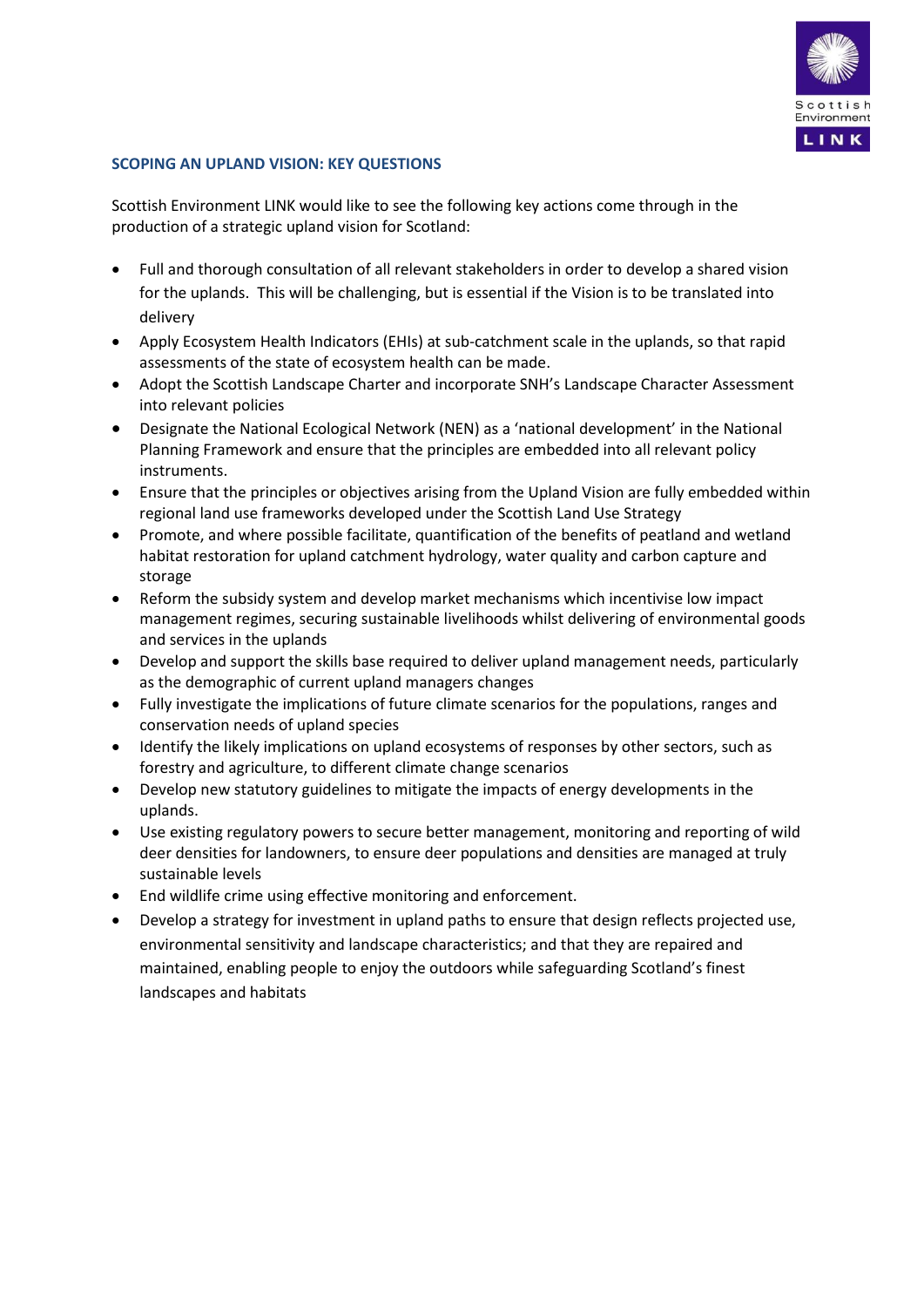#### **Where are the uplands?**

#### 1. What broad characteristics should we use to define the uplands?

Various metrics can be used to define the uplands. Scottish Environment LINK is in agreement that possibly the most useful characteristics for defining upland landscapes are physical or geophysical. However, the vision must recognise that the benefits of the uplands, and conversely the impacts of unsustainable land management practices within them, will also be felt outside whichever boundary is applied. It must also recognise the local communities and communities of interest which live off and shape the uplands.

## **What benefits do the uplands provide to Scotland?**

2. What are the key social, economic and environmental benefits that the uplands provide for Scotland?

The multiple benefits delivered by upland systems are discussed in detail in published literature. We have not attempted to carry out a literature review. However, some of the key benefits are summarised below:

- Peat soils play a vital role in carbon storage and sequestration
- Climate and topography in Scotland mean that upland catchments are the source of most of the fresh water we use
- Peatland restoration can contribute to flood regulation by holding more water on the hills. Restoring peatlands can also reduce leaching of soils during flash floods, as higher water table means that water travels more slowly over the surface.
- Uplands provide health and wellbeing benefits through cultural links and recreational opportunities
- Scotland's iconic upland landscapes attract visitors which contribute to the tourism economy: nature-based tourism in Scotland is worth £1.4 billion per year and supports 39,000 jobs
- Uplands provide food in the form of livestock, game and fish
- Uplands provide habitat and food for a range of priority species

## 3. How can upland land use help to prevent or reduce the impacts of climate change?

Again, there is considerable literature available on the role peat soils play as carbon stores and in providing clean water. However, around 80% of our peatlands are degraded in some way, which not only limits their ability to act as carbon stores, but also means that some badly degraded peatlands can act as carbon sources. Thus restoration of peatlands is a vital step towards climate-proofing our uplands. Healthy, functioning peatlands may also play a role in reducing flood severity by slowing the water at source.

#### **What should an upland vision include?**

4. A strategic vision could inform decisions about the balance between different land uses in different parts of the uplands. What are the key choices that an upland vision should address, and why?

Uplands deliver a wide range of ecosystem services. However, there are also multiple uses and multiple users so tradeoffs are inevitable. Large areas of the uplands are in private ownership and thus are often managed for one primary purpose, for individual gain. However, land management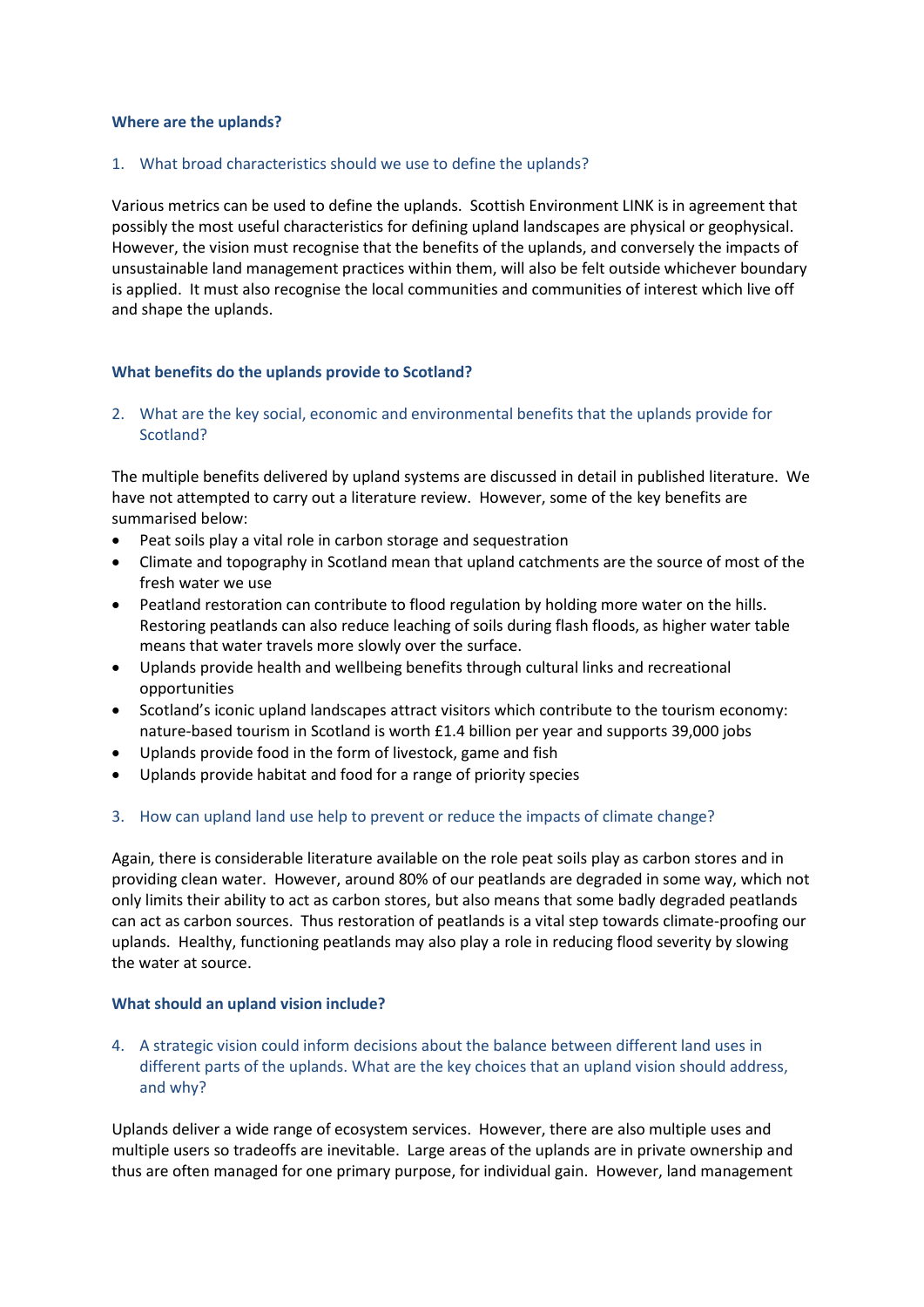for one purpose can have an impact off-site or downstream and an upland vision will need to tackle some of the conflicts and tradeoffs which occur in such circumstances. In developing a strategic vision for the uplands, one outcome must be to identify what we would like to see our uplands deliver in future and what is currently in the way of that. Some potential conflicts are outlined below but the list is not exhaustive:

- Elevated deer numbers for deer stalking Vs. forestry
- Elevated deer numbers for deer stalking Vs. condition of designated features
- Burning of moorland Vs. drinking water quality
- Burning of moorland Vs. condition of designated features
- Burning of moorland Vs. carbon storage in peat
- Raptor persecution to increase grouse numbers Vs. raptor conservation
- Drainage for agriculture or grouse moors Vs. peatland restoration
- Inappropriately sited forestry Vs. peatland restoration
- Forestry planting targets Vs. agriculture
- Access tracks Vs. landscape quality/wild land character
- Localised recreation pressure Vs. conservation (path erosion/wildlife disturbance)
- Renewable energy development Vs. forestry/landscape/biodiversity interests

## 5. Are there any other topics or issues that should be included in an upland vision, and if so why?

- **Disconnect between users and providers:** Moving towards more sustainable land use in the uplands is challenging because the beneficiaries of upland ecosystem services tend to be located in urban areas, whilst the providers/land managers bear the costs of provision. Much more investment is required in developing a framework and delivery mechanism for payments for ecosystem services, which incentivises delivery of public goods for public money.
- **Challenges facing upland communities:** Upland communities have suffered in recent years from few job opportunities, out-migration of young people, farm abandonment and increased average age of farmers. Lifestyle migration into more rural areas has pushed up house prices and reduced access to affordable housing. In some areas, jobs and income are dependent on sporting estates so less intensive grouse moor management or reducing deer numbers could have a socio-economic impact. Increasingly, income is generated through development of renewable energy in the uplands, though this income does not always reach local communities. Any Upland Vision must outline how sustainable livelihoods could be secured whilst positive land use change is delivered.
- **Uncertainty over future of subsidies**: Farmers in LFAs rely heavily on subsidies, which have been decreasing, and Brexit introduces even more uncertainty for the future of farming in these areas.
- **Opportunities for rewilding:** where, on which habitats, at what scale?
- **Landscape value:** Any exercise of the kind proposed should also take full account of the high landscape value of many of Scotland's upland areas, and of the diversity of their character across the country. These landscapes have long been recognised as being of outstanding quality – in many cases through designation as National Scenic Areas – and are widely prized, not just within Scotland, for their recreational potential. In this context it is important that national designation alone should not form the basis for decisions about value. Regional Parks, for example, are major environmental and recreational assets within easy reach of the country's main population centres. Likewise Wild Land Areas, which have now been mapped by SNH and which are mostly upland areas which have particular